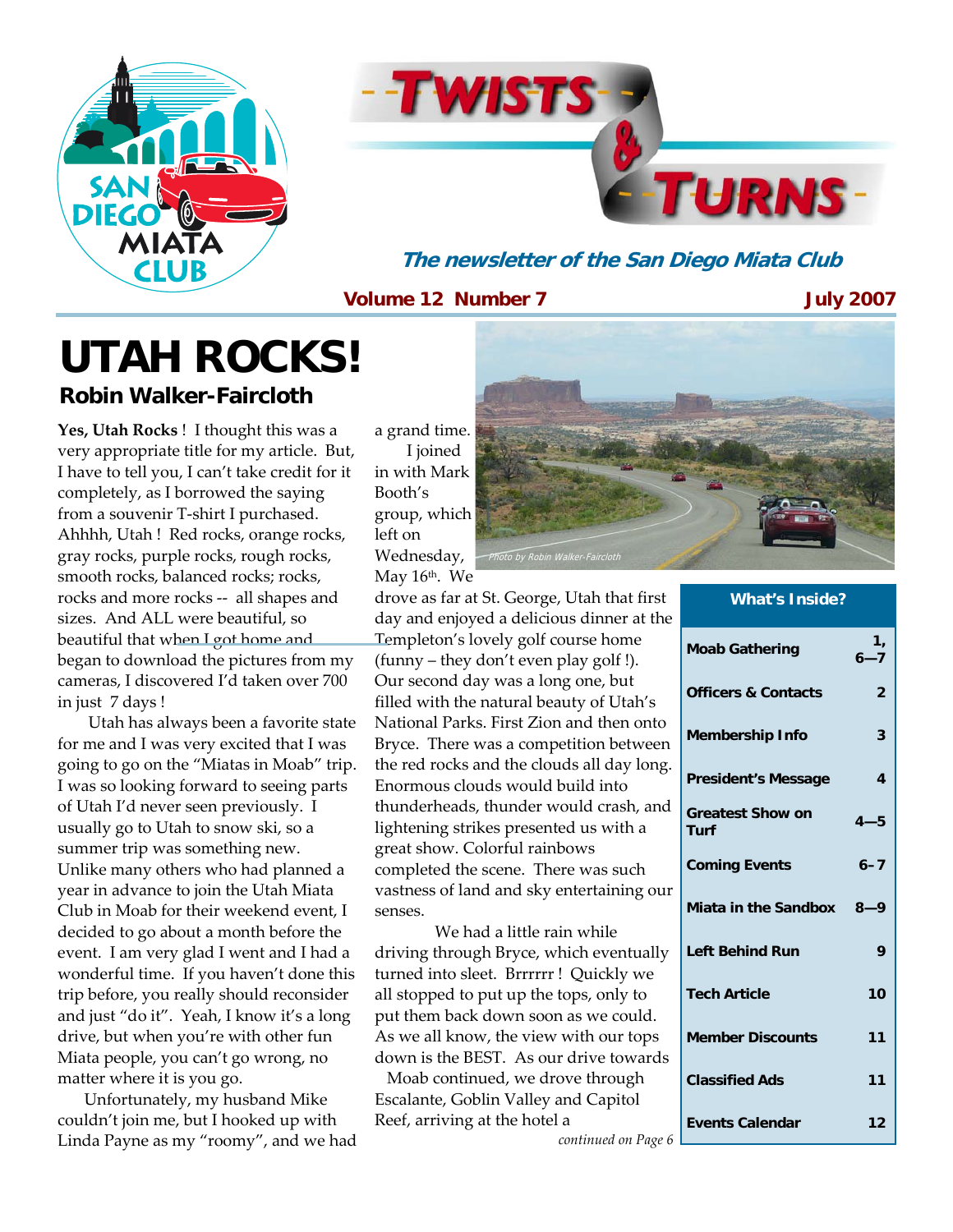## **SDMC Officers**



**HAROLD SCHWARTZ President** 



**DAVID STREETER Vice President** 



**GABE RIVERA Secretary** 



**HINKI F Treasurer** 

### **Executive Board**

"@..." indicates that e-mail address ends in @sandiegomiataclub.org

**PRESIDENT** Harold Schwartz 858-271-0084 *president@...*  **VICE PRESIDENT** David Streeter 951-461-1722 *vicepresident@...*  **SECRETARY** Gabe Rivera 619-295-5993 *secretary@...* **TREASURER** Jack Hinkle 760-735-9456 *treasurer@... To send e-mail to all members of the Board board@...*

| .<br>Ghwartz | 858-271-      |
|--------------|---------------|
| reeter       | 951-461-      |
| /era         | $619 - 295 -$ |
| kle          | 760-735-      |
|              |               |

#### **Administrative Board**

| MEMBERSHIP                | Jerry & Janice Boster 619-437-4465 |                              | membership@          |
|---------------------------|------------------------------------|------------------------------|----------------------|
| <b>EVENTS COORDINATOR</b> | Tom Thompson<br>Mark Booth         | 949-492-5885<br>619-670-3789 | events@              |
| <b>CLUB E-MAIL</b>        | Bob Kleeman                        | 619-501-9776                 | postmaster@          |
| WEBMASTER                 | Dan Garcia                         | 619-448-4380                 | webmaster@           |
| <b>CLUB REGALIA</b>       | Mike & Lisa Schwartz               |                              | regalia@             |
| <b>HISTORIAN</b>          | Elinor Shack                       | 858-485-0278                 | mshack@san.rr.com    |
| <b>NAME BADGES</b>        | Vicky Krueger                      | 858-486-4711                 | vicky@teamvoodoo.com |
|                           |                                    |                              |                      |

### **Twists & Turns Staff**

| <b>EDITOR</b>              | <b>LAURIE WAID</b>                                | 760-432-0727                                 | newsletter@                                                 |
|----------------------------|---------------------------------------------------|----------------------------------------------|-------------------------------------------------------------|
| PERSONALITIES EDITOR       | Kelley Raymond                                    | 619-846-3784                                 | kray63@yahoo.com                                            |
| <b>TECHNICAL EDITOR</b>    | Barry Billingsley                                 | 858-755-5905                                 |                                                             |
|                            |                                                   |                                              | barrybillingsley@worldnet.att.net                           |
| <b>MAILING COORDINATOR</b> | <b>Janice Boster</b>                              | 619-437-4465                                 | jboster@san.rr.com                                          |
| <b>PROOFREADERS</b>        | Robin Faircloth<br>Carl Martens<br>Cindy Jennings | 760-789-5171<br>619-501-4852<br>619-476-0951 | hawkinlady@cox.net<br>chmartens@cox.net<br>cinjen72@cox.net |
| PRINTING                   | Sign Up                                           | 858-486-6771                                 | signup7@aol.com                                             |

The SAN DIEGO MIATA CLUB is a California nonprofit corporation. *Twists & Turns* is the monthly newsletter of the SAN DIEGO MIATA CLUB. Use of articles or stories by other Miata clubs is hereby granted, provided proper credit is given. Submissions to the newsletter are welcomed and encouraged. When possible, please e-mail your submissions to the newsletter editor. Submissions may also be mailed to the club's post office box.Submission deadline is the 15th of each month. The Editor reserves the right to edit all submissions.

## **Contact SDMC**

**On the web** 

*www.sandiegomiataclub.org* 

**24-hour voice message line**  619-434-2007

**By mail**  P.O. Box 180833 Coronado CA 92178-0833

#### **Club e-mail**

Most club communication is conducted via e-mail through a Yahoo Group named SDMC-List. A free Yahoo account is required. Follow these steps to join.

- 1. Go to *http://autos.groups.yahoo.com/ group/SDMC-List* (capitalization matters!).
- 2. Click "Join This Group!"
- 3. If you have a Yahoo account, log in. If you do not, click "Sign Up" and follow the instructions.
- 4. After logging in, you will be returned to the SDMC-List "Join This Group" page.
- 5. In "Comment to Owner," state that you are an SDMC member.
- 6. Complete remaining selections, perform Word Verification, and click the "Join" button.
- 7. Your SDMC membership will be verified. The verification and approval process may take several days.

For more detailed instructions, see the club's website.

#### **Membership roster**

The membership roster is available to SDMC members only. Follow these steps to access the roster.

- 1. Go to *http://autos.groups.yahoo.com/ group/SDMC-List*.
- 2. Log in and click "Database"
- 3. Click on the most current table in the tables list
- 4. To print, click "Printable Report." The printed copy will be 15–20 pages.

For more detailed instructions and options, see the club's web site.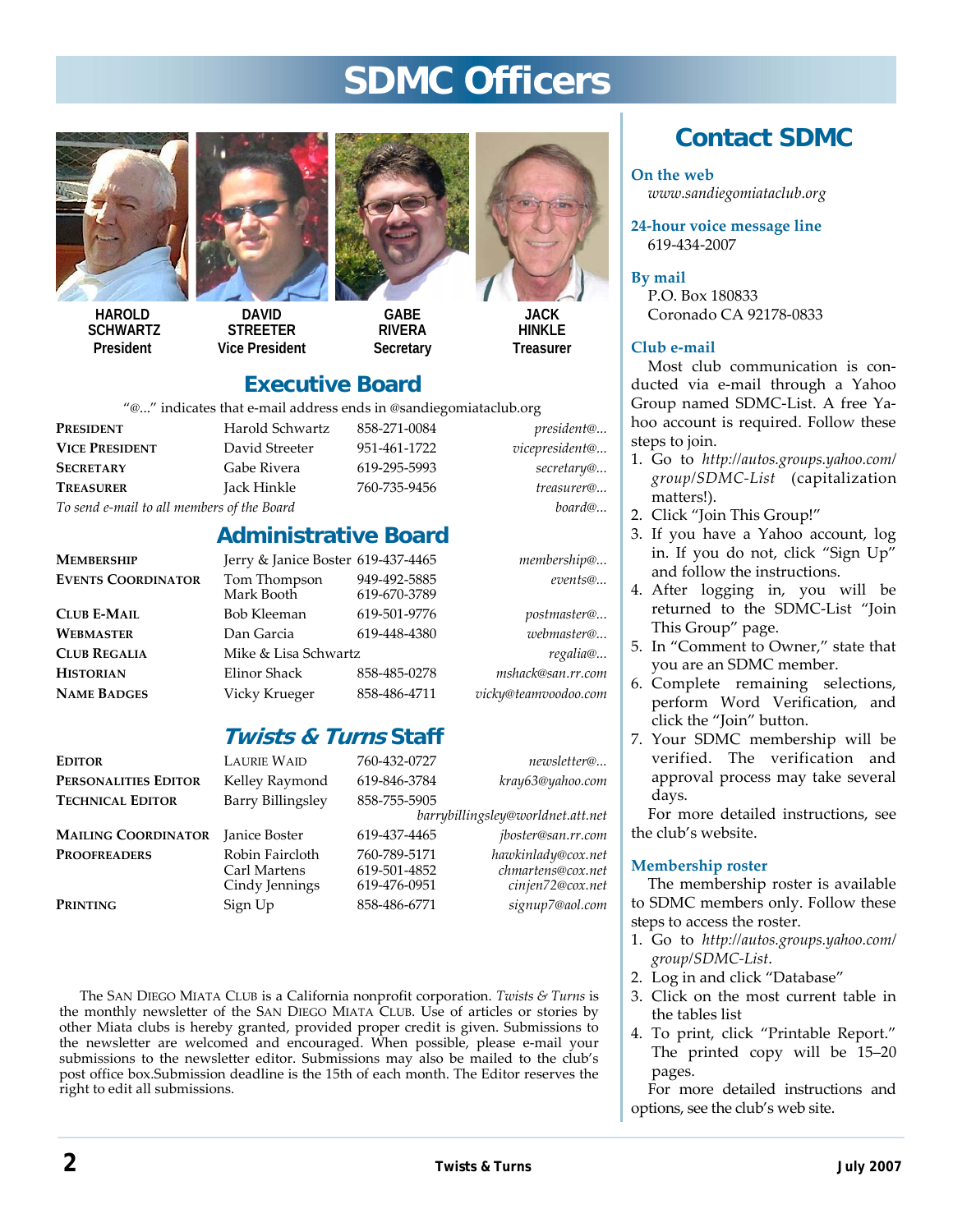## **Membership Information**

## **New Members**

**Welcome** to newest memberships – 3 (since last newsletter):

Chris & Sherri Fly San Diego 1999 Highlight Silver Metallic threeflys2000@yahoo.com

Laura & Ramon Bennett **Escondido**,

Lisa Sousa-Coladonato & Gino Coladonato San Diego<br>1999 10AE Sapphire Blue ginoc@pacbell.net 1999 10AE Sapphire Blue

## **Monthly Meetings**

Our monthly meetings are a great opportunity to meet your fellow club members, ask questions, and share stories. Meetings are held on the fourth Thursday of each month, except in November and December when we meet on the third Thursday.

We meet at the Boll Weevil restaurant, 9330 Clairemont Mesa Blvd., in San Diego (between I-15 and SR 163). To contact the restau-

2007 Marble White arayelectric@sbcglobal.net

rant, call 858-571-6225.

Many members arrive around 6 p.m. to enjoy meals, snacks, or beverages while chatting with their Miata friends. The informal meeting starts at 7 p.m. We guarantee you'll have fun.

#### **This month's meeting date:**

**Thursday, July 26** 

If you would like to have your profile published in *Twists & Turns*, call Kelley Raymond at 619-846-3784 or send e-mail to *kray63@yahoo.com*.

To preview the list of questions Kelley uses to start her interviews, visit SDMC's web site (*www.sandiegomiataclub.org*), click the link "Club and Car Info," then the link "Member Profile Sheet."



### **Dues**

Dues are \$35 per calendar year, for either an individual or a dual membership (two members in the same household). Members who join the club in the first half of the calendar year (January through June) pay \$35 for their first year; those who join in the second half of the year pay \$20 for the remainder of the year.

## **Badges**

Have you noticed those engraved plastic name badges that other members wear? Would you like to get one?

Badges are available in colors to match your car. The cost is \$9 each for badges with safety-pin closures, or \$10 each for badges with magnetic fasteners. Prices include shipping to your home.

Vicky Krueger handles the ordering. Badge request forms are available at the Regalia table at monthly meetings and on the club's web site. All orders must be prepaid.



## **Our Mission**

The purpose of the club is to promote the enjoyment of, and enthusiasm for, one of the world's most exciting sports cars—the Mazda Miata.

Owning and driving a Miata is one of life's great pleasures, and adding the company and camaraderie of like-minded enthusiasts only enhances the experience. Won't you join the fun as we enjoy the beauty of San Diego County from the seat of a very special little roadster?

#### **Let's have fun driving our Miatas!**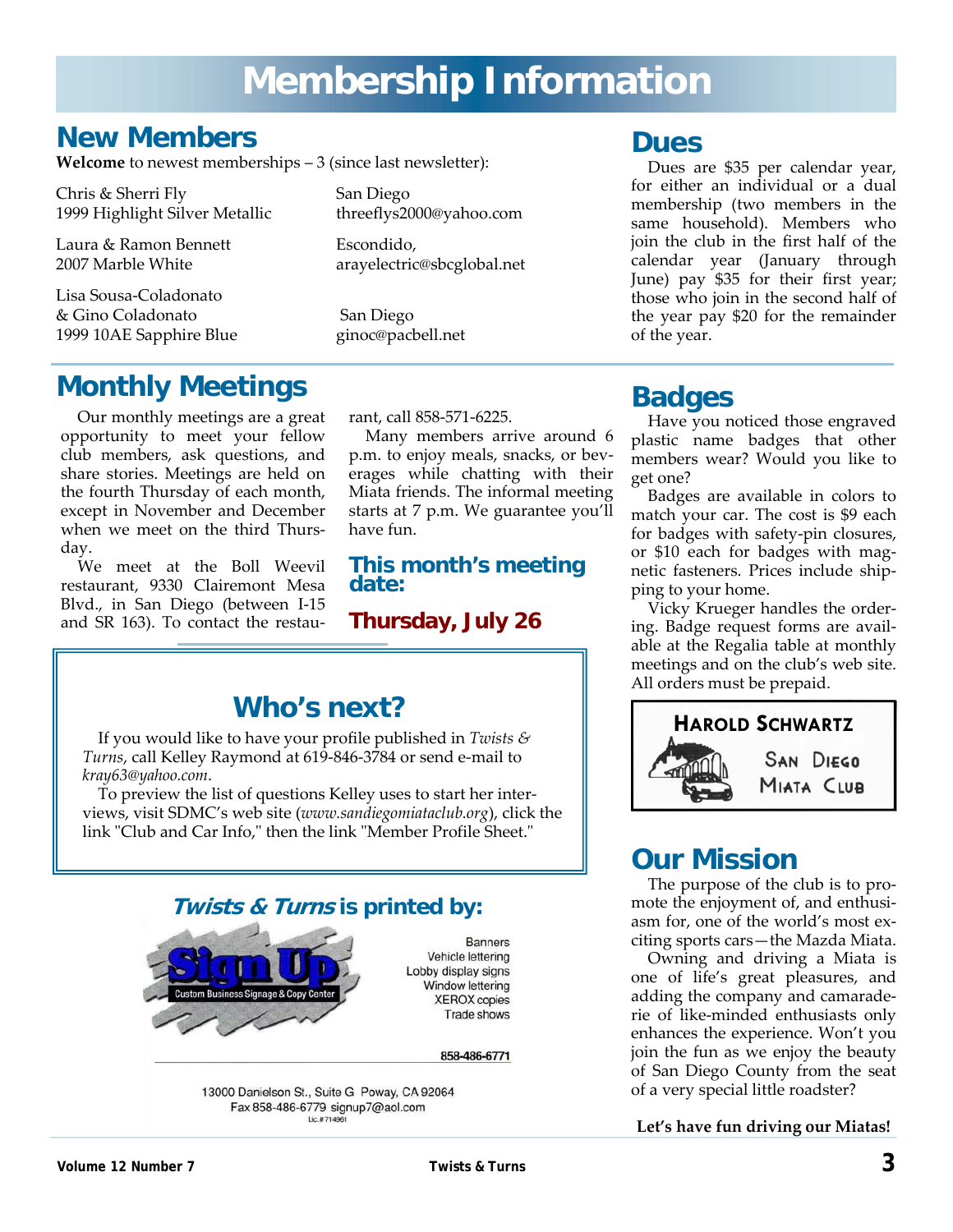#### **HAROLD SCHWARTZ, PRESIDENT**



Thope this finds everyone<br>doing well. By the time you<br>read this, the Twisted<br>Weekend/Summer picnic will be doing well. By the time you read this, the Twisted over. I want to thank Mazda Corporation for their generous donation to our picnic, Gabe Rivera for handling registration and

especially a BIG thank you to Kit and Steve Licata for putting on the car show. After a rather slow Month of May, the activities certainly picked up in June. July looks to be busy also as we have the Fair, 4<sup>th</sup> of July parade, Cruising Grand and the Twilight run. That makes for a balanced month of activities and thank you to all the members who organize and sponsor our activities. With out them, we're just a bunch of folks who all own the same model of car.

 I want to encourage all the members to try and get active in some sort of activity for the club. The more active you become the more fun it is for

everyone. Not only that, but you get a sense of ownership and your membership will mean more to you and your family.

 I have been told that we (SDMC) put on a special event every five years called Surf N Safari. The last one was three years ago so the next one is two years out. I've also been told it takes nearly two years of planning to make the event happen. I have no knowledge of what it will take so I will be looking for volunteers to help me and the new board to start planning for this event. More to come on this…

 Finally, if your reading the July issue of T&T, it is because Laurie Waid stepped forward and took over getting our newsletter published. Awesome Laurie, words cannot say enough to thank you.

 Another BIG thank you to the newly weds, Mike and Lisa, for taking over the Regalia for the club. With all they have setting up a household they found time for our club.

Take Care and Drive Safely, Farold

## **SDMC Shines at the Greatest Show on Turf**

**A Property S** I write this I know that I will be attending the monthly Car Club Council will be attending the meeting in the Auto Museum tonight. We will be having a short post-mortem on Saturday's Greatest Show on Turf Car Show in Balboa Park. I am looking forward to going because I know what I am going to hear.

 Announced before the awards ceremony on Saturday was special thanks to the Corvette Club and the Miata Club for all of their help in laying out and parking the show cars. On Saturday, the car show organizers were never reluctant to ask Miata Club members to help with something that came up because

they knew that we would say yes. Several times it was mentioned to me and other members how it sure looked like "we were having so much fun." In summary, we make a big difference in the success of an event when we show up.

 I have always been proud of how this club steps up and delivers when we decide to do something. Surf 'n' Safari 1 and 2 are events that are still talked about by attendees. We know how to make things happen and have a great time doing it. I have said for years that Miata Club people are "determined to have a good time". Lemonade out of lemons.

At the risk of omitting someone,

I want to recognize the people that helped make such a big impression on the San Diego Car Club community last Saturday.

 We had 13 cars on display. I think this would be the list:

- Vickie Kiehl
- Bryan Kiehl
- David & Kari Streeter
- Art Hamilton
- Pat Orbitz
- Steve & Laurie Waid
- Carl Kuck
- **Wally Stevens**
- Chip Kushner
- Larry Dennstedt
- Tommy & Veronica Aanenson
- Rocky Murphy
- **Steve Ranzini**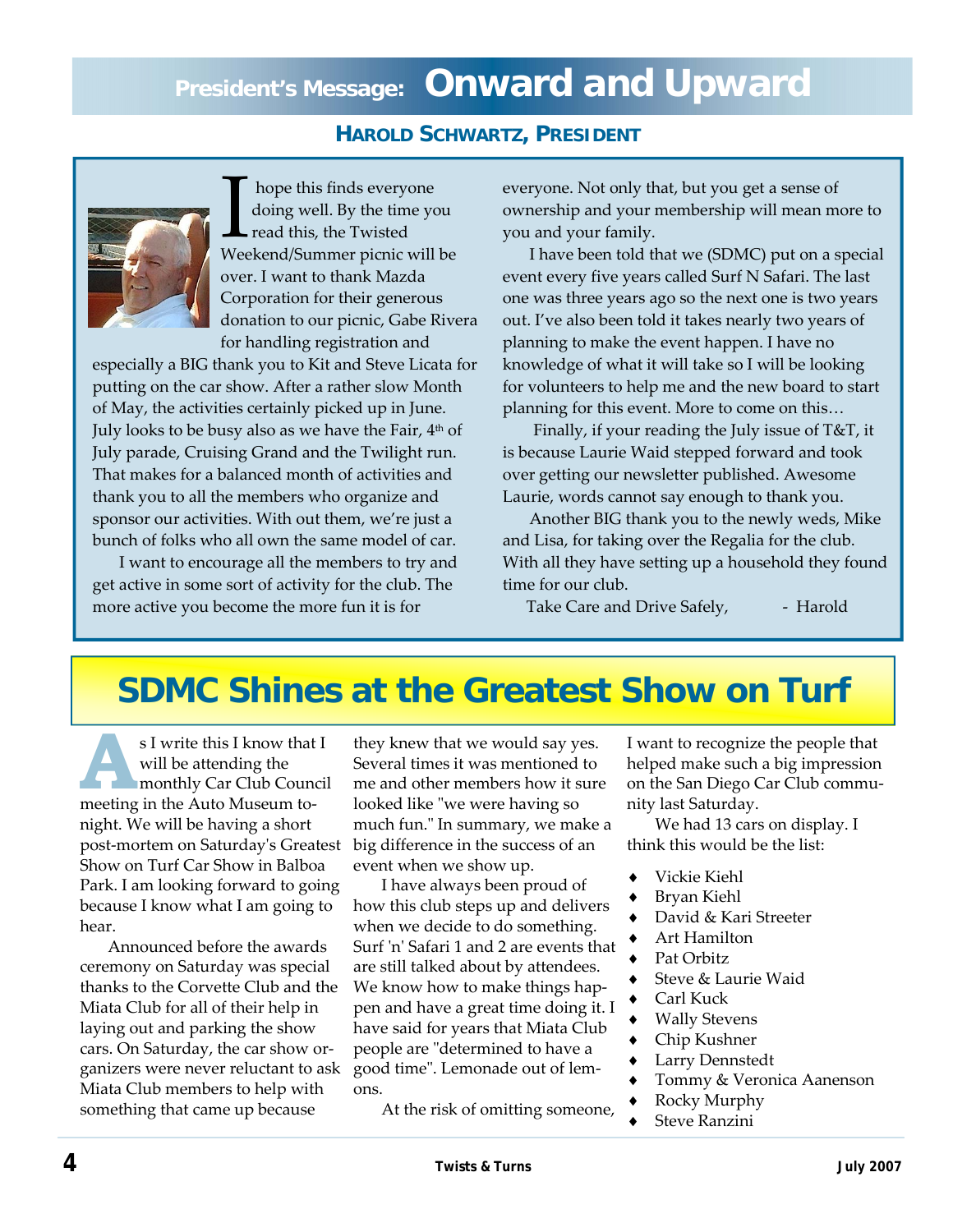## **Coming Events**

### **Cruisin' Grand**

#### **Date:** First Friday of each month, April–September

**Time:** 6:00 p.m. for dinner, 7:00 p.m. to cruise

- **Meet:** Tom's #23 restaurant in Escondido (SW corner of Centre City Parkway and 5th St.)
- **Contact:** Steve & Laurie Waid, 760-432-0727, *swaid@cox.net*
- **Details:** On Friday nights from April through September, Escondido opens up Grand Ave. for cruising. On the *first* Friday of each month, SDMC members meet at Tom's #23 at 6:00 p.m. to eat before leaving at 7:00 p.m. to cruise Grand. After taking a spin up and down Grand a few times, we park and then walk Grand. You will see hot rods, street rods, muscle cars, restorations, motorcycles, and more. A fun "blast from the past."

After cruisin' and walkin' Grand, we will drive a short distance to find dessert. This will be a full evening of car fun for car people.

### **Twilight Run**

| Date:        | Saturday, July 28                              |  |  |  |  |  |
|--------------|------------------------------------------------|--|--|--|--|--|
| <b>Time:</b> | 5:00 p.m. drivers meeting; earlier to eat      |  |  |  |  |  |
| Meet:        | Albertson's/Target Center, Hwys 94 and 54      |  |  |  |  |  |
|              | (Jamacha), Rancho San Diego                    |  |  |  |  |  |
|              | Contact: Mark & Cathy Booth, 619-670-3789,     |  |  |  |  |  |
|              | markbooth@cox.net                              |  |  |  |  |  |
|              | This will be a very leisurely ride<br>Details: |  |  |  |  |  |
|              | along some of San Diego's most scenic roads,   |  |  |  |  |  |
|              | made different because we do it during the     |  |  |  |  |  |
|              | evening hours—that special twilight period     |  |  |  |  |  |
|              | when the hot summer day slowly gives way       |  |  |  |  |  |
|              | to a comfortable summer night.                 |  |  |  |  |  |
|              |                                                |  |  |  |  |  |

The driver's meeting will start promptly at 5:00 p.m. There are no food stops planned along the run route, so plan to arrive early and grab a late lunch at one of the many restaurants available in the shopping center (TGI Fridays, Carl's Jr., Submarina, etc.). The run will finish back near the starting point at approximately 9:00 p.m.

#### *Continued from opposite page*:

 Besides these people we had other volunteers who came and worked the show without displaying their cars.

- ♦ Les Smith
- **John Laurence**
- John Lake

Our official judges were Janice Boster and Ken Tooker who also helped the show by judging other classes

 We would have had one more car and two more people had Donna and Stan Fry not experienced an electrical fire in their home in the early hours of Saturday. Had they been there it is more than likely that they would have taken home one of the awards. Arson investigators are busy trying to prove that I had noth-

ing to do with the fire. :-)

 Speaking of awards, congratulations to Chip Kushner for garnering the runner up Miata award with his '91 BRG. The Top Pick was one of my favorite cars...a 2002 Orange

Flamed, Blazing Yellow Mica.

 From my perspective, a highlight was that we had 19 volunteers with 13 cars displayed. The Jaguar club showed up with a reported 34 cars with but a few volun-

teers. That is not to put down the Jag people, but to point out what Miata folks are made of.

 The last highlight is 4 YELLOWS out of 13. :-)

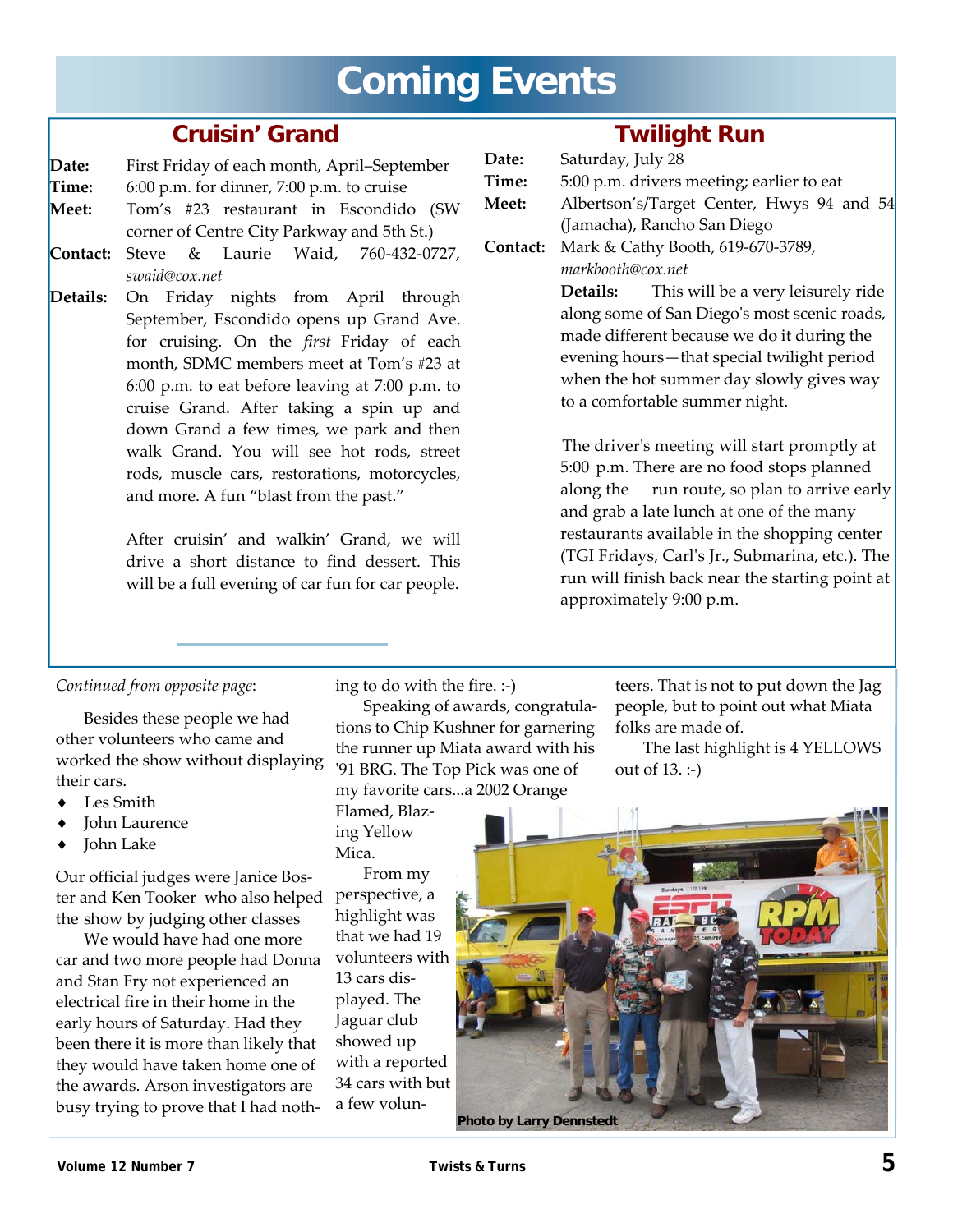#### **UTAH ROCKS!**

*Continued from Page 1* 

bit later than expected, around 8:00PM. It was a long day filled with MANY miles, and smiles and shutter clicking.

 Friday morning we were rested and ready to hit the road once again to see the sights at nearby Arches National Park; it's only five miles outside town. There really weren't any organized "runs" at this event, as we know them. Because there are SO many Miatas (nearly 300 of them), it would be next to impossible to have that many going through the parks together. Thus, there were many offshoot, smaller groups going here and there to explore. Throughout the entire weekend, no matter where you drove, walked or went sightseeing; whether you were in town or in a NP, you would see Miatas and Miata folk. We spent the good part of the Friday discovering the beauty of the Arches NP. At one of our stops along the park route, I walked down this short trail to view the "Windows Section" arches and when I stopped to take photos, this man and woman began talking with me. A very friendly couple. They offered to take some pictures of me, with the arches in the background, which I graciously thanked them for doing. Later, that same day back at the hotel, at registration,

guess who was there ?! That very same couple, working the registration desk for the "Miatas in Moab" event.

 Throughout all the parks we visited, you feel so very small in comparison to the enormous rock formations surrounding you. I think Arches NP may be one of my favorites of the entire trip. I liked it so much, that early Sunday morning, I drove back into the park to hike a trail entitled the "Devil's Garden". (Not sure where the name comes from, other than the second half of the trail was more rugged than the first portions). I had browsed through a brochure in the park's visitor center that had photos of several arches we'd not seen during our drive through the park on Friday. I got out my park map and found there was lots to see OFF the main roads ! Kewl ! I would go on a hike ! I filled my hydration daypack with water, packed some food and off I went. I hiked five miles that morning and saw some spectacularly awesome sights. I saw Landscape arch … the largest spanning arch in the park, the Double "O", Navajo, Tunnel, Wall, Pine, and Partition arches; seven in all. So – you folks I tried coaxing to joining me that Sunday morning, really missed out. I saw lots YOU didn't see . . . ha ha ha ! (therefore, having more photos than any of you).



 We spent nearly a whole day in Canyonlands NP on Saturday, taking in the wondrous views of the canyons far below. This park is very unique in that you drive along a winding road (would have been great Miata road, if we could have driven it faster) atop a green mesa … with canyons on either side. At the end, it pretty much just drops off !

Spectacular views of the Green and Colorado Rivers. Our small group took a side jaunt to Dead Horse Point State Park, when we left Canyonlands NP.

 Monday morning -- time to head for home. I joined the Rainer & Marianne Mueller caravan to begin our trek south out of Moab. It was great having our very own rolling WC. There were three Miatas traveling with the Mueller's and their "Outback" trailer that morning: Me, Bari Russell, and Mary & Norm Chabot. We took a short side trip to drive through the Natural Bridges NP in southern Utah. From there, the road got very exciting ! We drove down the "Moki Dugway"! This famous road is a steep, dirt portion of Utah Hwy 261, with a series of tight switchbacks that descends over 1000 feet from the Cedar Mesa down into the Valley of the Gods, east of Monument Valley, AZ. WOW ! Talk about a view ! In Tuba City, we parted with the Chabots. They were staying an extra day to visit the Grand Canyon, while the rest of us had to continue towards southern CA.

 We spent Monday, our last night of this trip, in Flagstaff, AZ. Rainer and Marianne camped in a KOA, while Bari and I stayed in a nearby motel. After fueling and having a great breakfast at a Cracker Barrel Tuesday morning, we drove the last leg of our trip, via Jerome, Sedona, and Prescott, AZ.

 Sadly, this seemed the longest day of the whole weekend. Maybe because a wonderful week(end) was coming to a close. It had gotten dark and I thought I would never get home . . . the road seemed to go on forever. After being in such beautiful, peaceful scenery for six days it was hard to come back to the hustle and bustle of the city (and traffic). But, only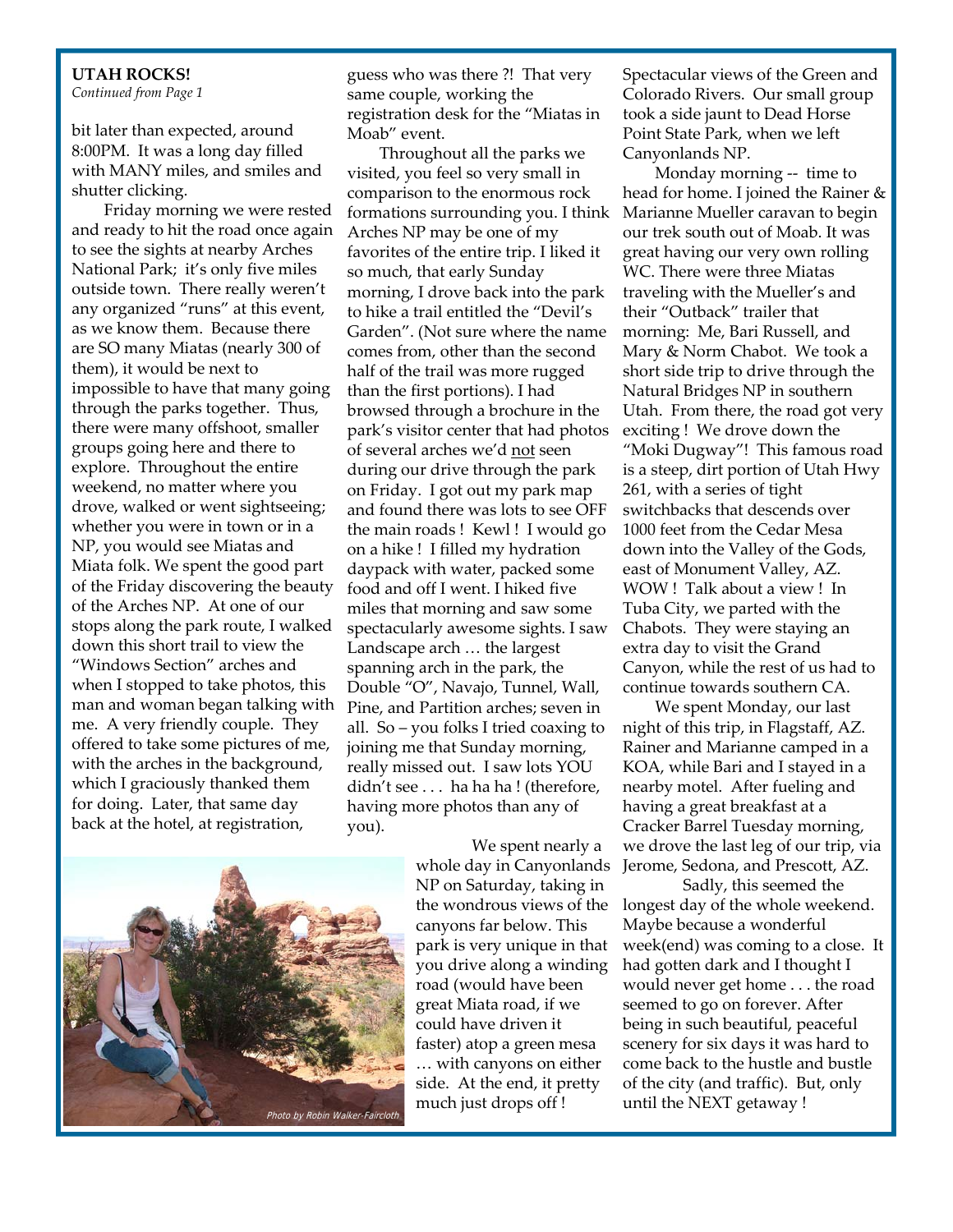## **After Moab LOU STARK**

San Diego to Moab to join<br>San Diego to Moab to join<br>ties of Miatas at Moab III. We San Diego to Moab to join in on the fabulous festivities of Miatas at Moab III. We started out with three RED cars: Lou and I, Jack and Sue Hinkle, and Barb Shev who had Elinor as a passenger. We spent the night in Las Vegas and met up with Michael Shack on the way to Barb and John Templeton's house in Washington, Utah. We were now four RED cars. The next morning John joined us on the trip to Moab. Now we were five RED cars.

 Our trip to Moab was uneventful side road. It was a hit and run. but we saw some beautiful sights (however, that's not what this story is about so I won't elaborate). We arrived in Moab, saw more beautiful scenery met up with old friends, and then continued on to Gateway on Sunday in two separate groups (some of us had to do some more sightseeing in Moab). Our two nights in Gateway were very relaxing.

 Then there was Tuesday morning, the day that this story is all about. We stayed at a beautiful hotel. However, early in the morning (about 5:30ish), we noticed that the electricity had gone out and that our cell phones did not work. That didn't stop John and Jack. They decided they were going to meet us in Durango since they wanted to go around a different path which would take them an extra 3-4 hours to get there. They left early. Sue made sure to run out and kiss Jack before he left, even though the car was already at the main road.

 When the electricity came back on, the rest of us decided it was time to get going. Of course one of the

reasons we hadn't left yet was that we needed gas for our cars and you couldn't pump the gas until there was electricity! As we were checking out, John called. His car was hit by a pickup truck



as the pickup truck pulled out of a Thankfully the "boys" were ok but John's Miata was not. We ended up going to Grand Junction (where his car was towed) to get the two of them. Fortunately Barb Shev had an extra seat in her car so John was able to ride with her.

But the day wasn't over yet. We had lunch in Ouray and it was snowing (see photo). That was nothing though. Going over the mountain pass (the Million Dollar Highway) was even more fun (see photo). Fortunately the snow was melting on the road even though it wasn't melting everywhere else. We went at a slow pace but made it to Durango safely. One smashed car for the day was enough.

 The next day we took the train from Durango to Silverton. When we made the reservations we figured the weather would be sunny and cool, so we booked the outdoor car on the train. Little did we know that there would be so much snow. It was beautiful. But the only way we could tolerate it was to dress like Jack and Sue (see photo)! I must admit the scenery was beautiful. Most

of us sat in the indoor cars on the way back. Barb managed to stay outside and keep our guide company but even she had to go in for a while.

 The rest of the trip was great, but fortunately not as much of an adventure as the Tuesday and Wednesday of our trip. We ended up splitting up on the way back. John flew home since he didn't have a Miata to drive; Lou and I stayed in Cameron; Michael, Elinor and Barb went to Flagstaff; and Jack and Sue went to Phoenix to visit Sue's brother. Then we all made it back to the San Diego area over the weekend. What a great trip!!!

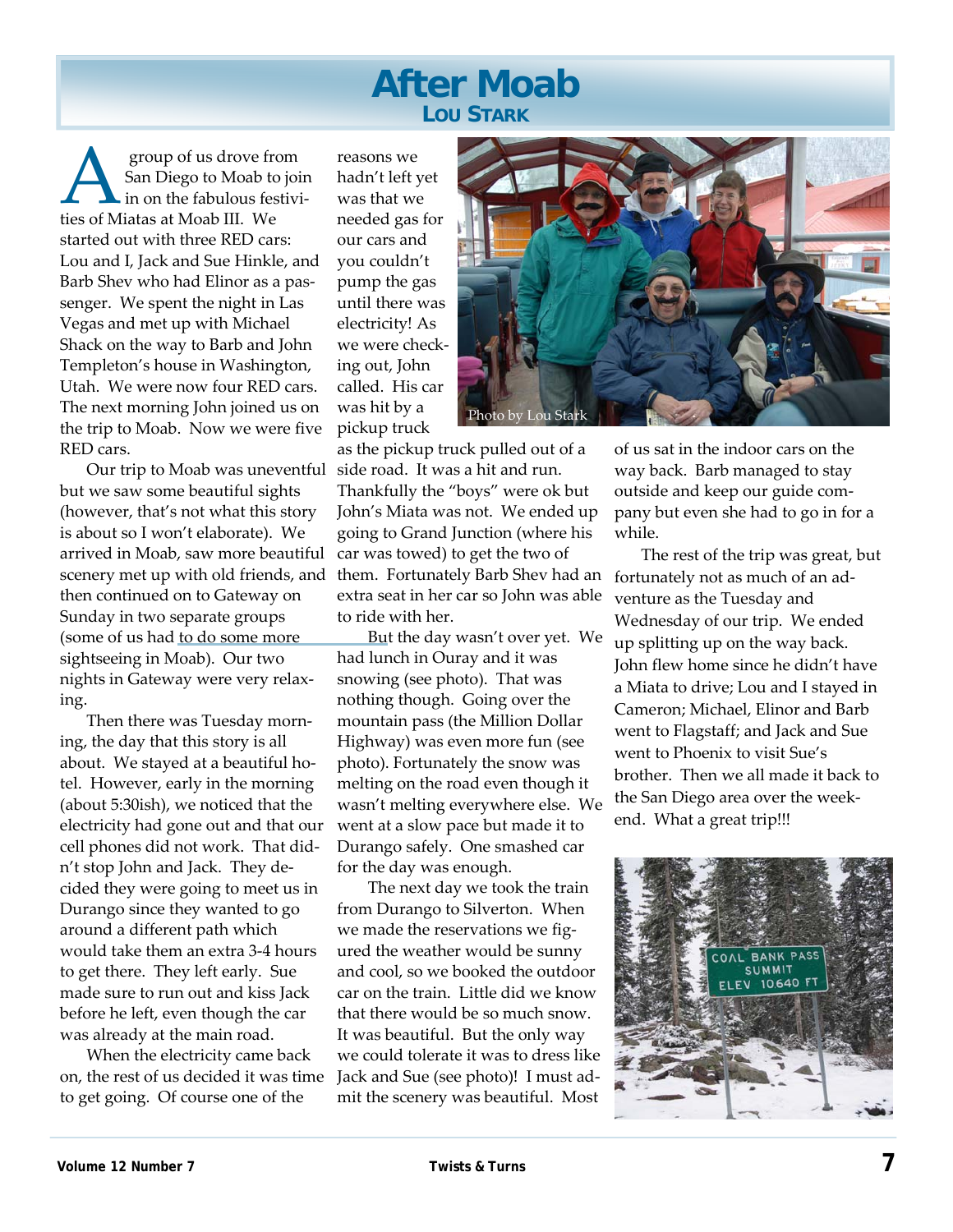## **Miata in a Sandbox Cmdr (select) Jerry Boster, USN**

**U** p ahead in the distance, I saw shimmering light…no wait it's a Mariner Blue M-1… How could it be? I must be dreaming. As I squinted through the dust that is always in the air in Manama, Bahrain, I knew it was true. Half a world away from the San Diego Miata Club, I had found a Miata.

 And it was for sale. Could it be true?

 After a quick external inspection in which I noted a decent body (only a couple of scrapes), a hard top and a roll bar, I dialed the number on the For Sale sign and asked the voice that answered what year (90), how much mileage (76K) and how much (more than I wanted to pay). So I reluctantly thanked the seller and continued the walk to my apartment.

 But as any SDMC member knows, you can't get that little car out of your mind.

 For two weeks I looked at the lonely Mariner Blue sitting with the For Sale sign as I walked by twice a day.

 Since I had served two years in Saudi Arabia in the 90s, I was really looking for a bigger car because in the Middle East size does matter. In a world of SUVs, driving a small sports car could easily be fatal. But as I looked around Bahrain, I noticed that desk. Oh, did I mention that at each things had changed. I was seeing Ferraris, Porsches, Corvettes, BMW Z-3s and Mercedes of all shapes and sizes, mini-Coopers and just about every other sports car. I decided to call the seller again.

 This time we agreed to meet. Armed with the checklists I downloaded off Miata.net I showed up at the appointed time. After talking with the owner, Majid, a Bahraini of Persian decent that works for the Bahrain Petroleum Company, and who was surprisingly knowledgeable about Miatas; I decided to take the car for a test drive. Majid bought the

M-1 from a U. S. Navy officer who had imported it from the States in '99. Amazingly it drove well given the car's age and harsh conditions of the Middle East.

 After the test drive all that was left was to haggle over the price. As we walked around the car, I was surprised to discover that Majid actually had imported the Hardtop and Rollbar from England. Using my best bargaining skills we went back and forth for a little while until reaching a price we both could live with. A quick handshake and the deal was sealed.

 We met the next day to exchange money for title, insurance papers and spare parts. We set out in Majid's suburban for our first stop – insurance. In Bahrain insurance is carried on the car, not the owner, and it is bought for a year at a time. When the the car, the reaction was one of a car is sold, the insurance policy is transferred to the new owner. Next it was off to the Bahrain equivalent of the DMV. It's a pretty interesting place where you have to start out by getting your paperwork stamped with a notice of intent to transfer the title. Then you have to do a title search to see if there are any outstanding traffic tickets and pay them if there are any (there weren't). Then it's over to the actual title transfer place you have to take a number and wait. Some guys try to game the system and take numbers at all three and men fell in love with my car. They do them simultaneously, but that doesn't work since all the lines move at different speeds. Anyway, after completing all the required formalities (about 2 hours of waiting and 3 minutes of actual work), the Miata was mine.

 But no deal with an Arab is complete without the social obligations. So it was off to Majid's house for lunch and to pick up some spare parts he had laying about. Majid's house was pretty nice and western in style, but about some things he is still very traditional – like sitting on the floor and eating. Now I don't about all of you, but my legs aren't nearly as flexible as they use to be. So with moderate grace I joined Majid on the living room / dining room floor and enjoyed a nice meal of Arabic curried liver. After only dropping minor bits on my trousers I headed home.

 As soon as I returned to my apartment building, all the watchmen quickly gathered around to ogle the new car. Smiles quickly turned to astonishment as I popped the hardtop latches and pulled the top off. Full of smiles of my own, I got the building watchmen to take my picture to e-mail off to Janice so she could show off the new baby at the Puke.

 When I told Janice that I bought hardcore Miataphile – "About time, I knew you were going to buy it." The next order of business was to order a horn from Tom Thompson. These horns have literally saved Janice and I on more occasions than I could count in San Diego. There was no way I was going to spend a year over here without one. Since the next day was the Puke, Janice immediately put in my order. Within a couple of weeks, baby had a new sound. Thanks Tom, the horn comes in handy on nearly a daily basis.

 The very first night, all the watchgive it lots of TLC. First off they hand wash the car at least three times a week with a soft sponge and plenty of clean water. I have learned to leave it unlocked so they can dry any drips around leaky seals. The first time they washed the car there were some leaks around the driver's window and they were upset the because the doors were locked and they couldn't get the inside of the window dried. Anyway with careful watch-

*(Continued on page 9)*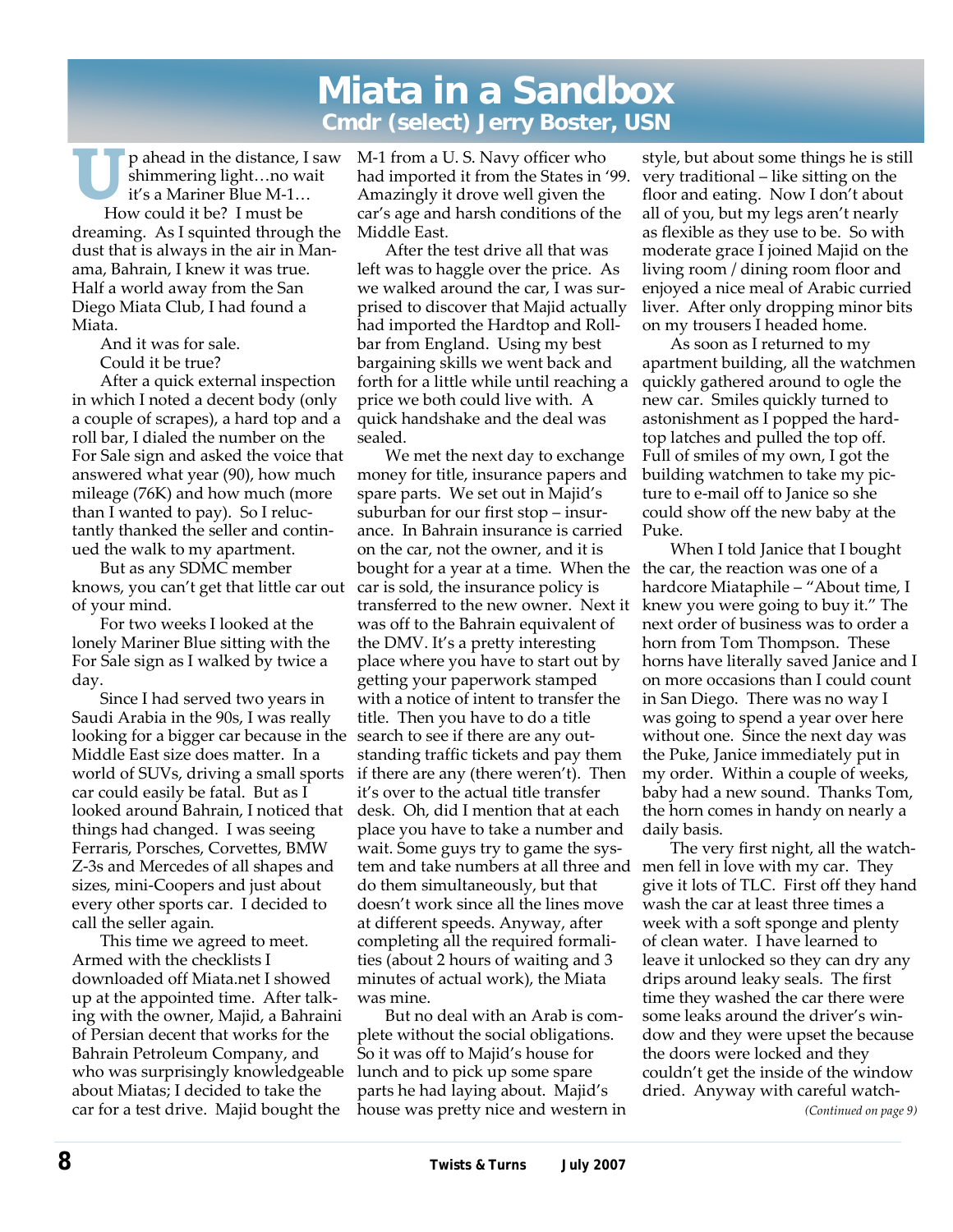



*(Continued from page 8)* 

men (and they are) who needs to lock the car? I taught them how to put the hardtop on and take it off. Their only request is to ride in the car one of these days – a request I will gladly grant.

 The only item remaining was a name. As everyone knows names are chosen with extreme care. One of the important Bahrain trades of the past was in pearls. The locals used to dive in the surrounding waters and bring up pearls by the chest full. Having been to Bahrain several times, I was well aware of this particular aspect of Bahrain history. So after careful deliberation, I chose the name PRL DVR (Pearl Diver) as a sign of respect for my host country.

So now we are a proud three

Miata family. KIKAZE (Janice's 2003 LE Shinsen production number 1 of 1451), RDDY2RN (my 1993 Classic Red) and PRL DVR (our Bahrain addition, a 1990 original Mariner Blue).

 One last note, I have since found that there are two Miatas in Bahrain – PRL DVR and a red M-1. It's nice to have company even this far from home. Regards from the Sandbox.

## **Stay-Behind Run May 20 Les Smith**

I ome of us may have stayedbehind when others headed for Moab, but that didn't mean we stayed off the highways. Runs materialized on both that Saturday and Sunday, May 19 and 20, offering options for the weekend.

 Six Miatas gathered for breakfast at the Bread Basket in Alpine on a beautiful Sunday morning before heading out on a 70-plus mile run that ended about five miles from the start point!

 And we broke two of the club's cardinal rules: we didn't pass through Julian and we didn't stop at Dudley's Bakery.

 Les Smith led the group; Tommy & Veronica Aanenson were the sweep. In between were Helen Sharp; Marc Daniels & Hailey; President Harold & First Lady Janice; First Son Mike & First Daughter-in-Law Lisa. Brenda Kay & Jim Markel joined us for breakfast, but had another obligation. And although another Miata owner talked with us in the parking lot, we couldn't convince

him the join us for the run.

 The Stay-Behind Run route: Departed Alpine on Tavern Road … South Grade Road … Harbison Canyon past the nudist colony … Dehesa Road … Japatul Valley Road … Old Highway 80 through Pine Valley … Sunrise Highway … CA 79 around Lake Cuyamaca and south … I-8 west to Viejas Casino & Outlet Mall.

#### **Stay-Behind Run Highlights**:

- ♦ Unplanned stop in Pine Valley (actually, an executive order by President Harold) for ice cream and restroom break.
- ♦ Stopped at the graded spot near the south end of Sunrise Highway to observe a sheer fault originally part of the Rock and Roll Run. Lots of parking but no restrooms
- ♦ Stopped at the view point just north of Mount Laguna to peek out at the desert way off to the northeast … and to use the restrooms
- ♦ Stopped at Kwaaymii Point (another

Rock and Roll Run site) to stare out at the desert again; no hang glider activity that day. Helen doesn't do heights; she stayed in her Miata and guarded the others.

- Kept our eyes open for potential picnic sites as a rest stop for a future run; don't always have to eat in restaurants. Will select a spot, with restrooms.
- ♦ Took the Viejas Blvd./Riverside Drive by-pass through Descanso, shaving about 3/10 of a mile off the run.
- ♦ Gathered for lunch in the center court area of Viejas Outlet Mall. All agreed we had experienced a super day driving Miatas and enjoying the fellowship of great club friends. Finally, a special recognition to Veronica Aanenson for an outstanding job as Sweep Communications Engineer. Planning a run? If she and Tommy are going along, she's a great choice for this duty.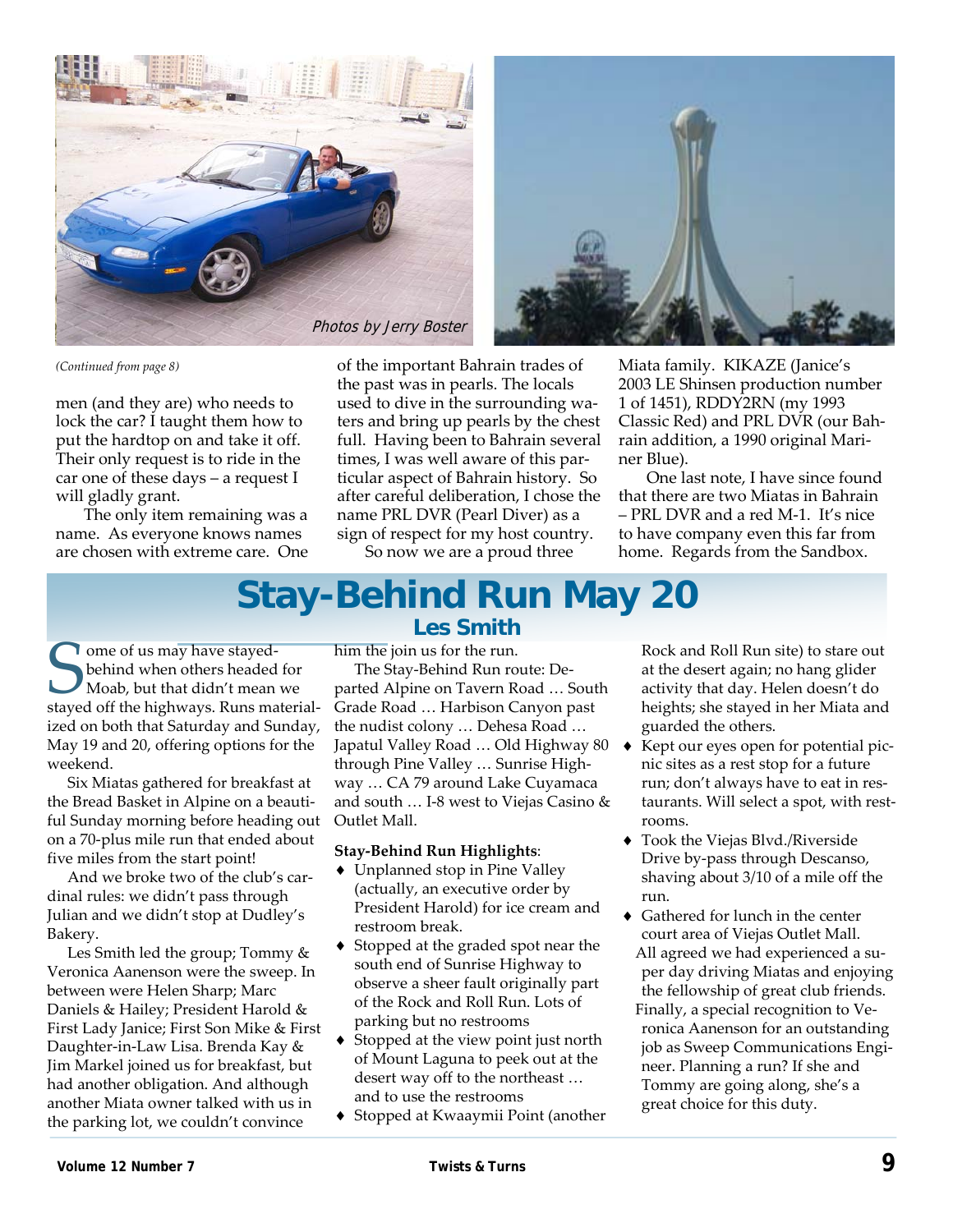# **Ted's Tech Tips**



 I was sitting around with the guys ( you know, The Guys) a while back and we were of course talking manly stuff, cars and tools with which to work on them. And somehow it was discovered that I had a set of Stubbies. After the obvious testosterone fueled laughter had subsided I was forced to further admit that they were indeed Ratchet Stubbies. Afraid to quit while I was still way behind, I threw in my admiration for a great T Handle to reach those really tight places.

 And the room got very quiet. Suddenly the subject had changed from eighth grade innuendos to a genuine thirst for knowledge. And as 12 and 14mm sockets and never a fellow in the automotive society that measures one by the size of his tools (since the eighth grade?) I had to put up or shut up. Please see the picture for what I had to whip out to save my manly cred.

On the bottom is the wrench that

**A sunshine glow appeared in the fog at the Greatest Show on Turf (see page 4 for article).** 

Photo by Steve Waid

### **Ted Kesler**

started this whole debacle, a 10mm Gearwrench brand Ratchet Stubbie. Just above, to show the size difference, is a common box/open 10mm. Sears has both on sale regularly in metric and SAE size. Above that is a  $\frac{1}{4}$ " drive T Handle wrench (Harbor Freight, motorcycle shops) and a Universal, a swivel ujoint for your socket drive.

 Ratchet box-end wrenches are a hot item lately and come two ways. Some have a little lever to change the ratchet direction (like on your full size handle) and some you just turn over to go the other way. I like the thinner (turn over) version. Both are usually in sets of eight in (metric) 8 thru 18mm. The larger sizes seem to beg the question of stubbie usefulness, but then I didn't see their value at all before I bought a set. You'll use these things every time you go under the hood!

 T handle wrenches are classic motorcycle tools. versatile, and strong in ¼" and 3/8" size. Get two or three ( they're CHEAP) attach 10, change a socket all day.

 A universal, also called a swivel, allows you to reach and turn things that just don't line up with whatever you're using to reach them. Rounding off a nut or bolt is usually the result of tool misalignment, and a swivel can often solve the problem. They need a gentle hand to use properly, but you're a gentle kind of person, yes?

 The obvious question is; other than small spots, what are these little wrenches really good for? Here's the deal. Most of the nuts and bolts on Miatas are 10, 12, and 14mm. And since us manly American men (and some of you ladies) want everything torqued down solid like our Dad showed us on the '62 Chevy, we've over-tightened every little Japanese bolt we ever put a wrench on. For instance; those cool 10mm chrome button-tops that hold the cam cover down, you know the ones you tightened with a ½ drive ratchet handle? They call for 55 INCH POUNDS of torque! That's about what you can do with your thumb, two fingers and a Stubbie wrench! They're way easy to over-torque with just a T handle and your palm. You can do most of a timing belt change with just the tools in this article.

 I could go on about torque specs but suffice to say it's common (and un-necessary) to break small Miata stuff with a ½ drive set. Unlike Dad's Chevy these cars really need careful attention to torque specs, and respond well to stubbie wrenches.

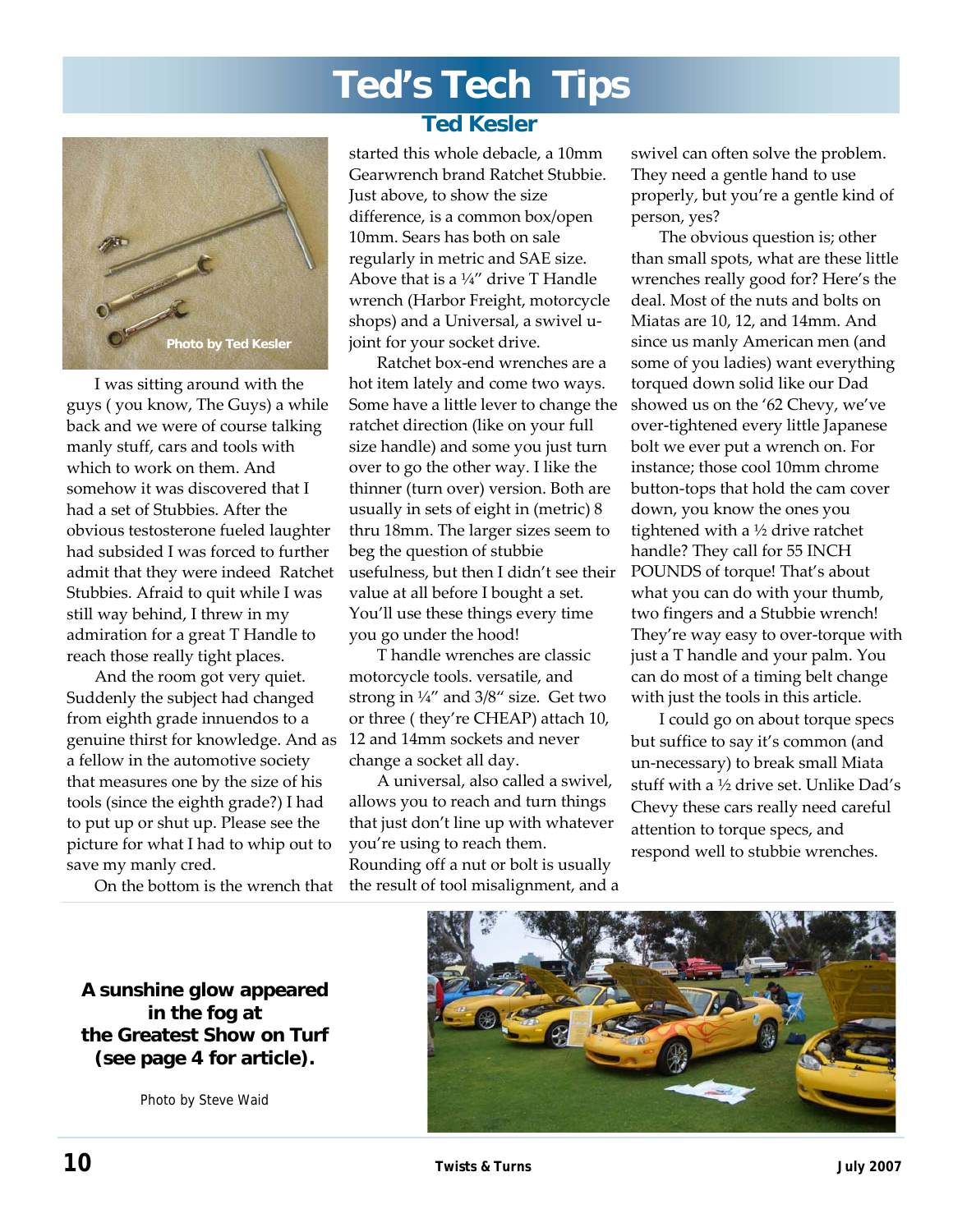## **Member Discounts**

**M** any vendors offer discounts to Miata Club members. The club does not endorse these vendors, but lists them as a membership benefit. Some Miata Club members. The club does not endorse these vendors, offers may require you to show a current SDMC membership card.

Businesses that wish to be listed must offer a discount from their normal retail prices to SDMC members. Listings are limited to five lines (about 30-35 words). Contact *newsletter @sandiegomiataclub.org* for more information.

#### **Automotive Services**

**Allen's Wrench.** Mazda Master Technician. 1620 Grand Avenue, San Marcos. 760-744- 1192. Discount: 10% (except oil changes).

**American Battery**. Miata batteries & all other batteries. 525 West Washington, Escondido. 760-746-8010. Contact: Jeff Hartmayer. Discount: Fleet discount on all products.

**Coast Car Covers, Inc**. Car covers, cockpit covers. 1229 Morena Blvd., San Diego. 619- 275-7100. Discount: Wholesale price.

**Express Tire**. Auto repair, tires. 12619 Poway Road, Poway. 858-748-6330. Manager: David Dolan. Discount: 10% on parts and labor, including tires.

**Geri's Bazaar**. Custom deck bags, boot bags, travel bags. Maximize the space in your trunk. Contact: Geri Causarano. 828-400-1673. *www.geris-bazaar.com*. Substantial savings to club members.

**Good-Win Racing LLC**. Miata intakes, exhausts, shocks, springs, & goodies from Racing Beat, Moss, and more. *www.goodwinracing.com*. 858-775-2810. Special club price on everything.

**Hawthorne Wholesale Tire**. Tires, wheels, brakes, and suspension. 877 Rancheros Dr., San Marcos. 760-746-6980. Discount: 10%

**Just Dings Ltd**. Mobile paintless dent removal. 858-569-3464. Discount: 15%

**Kesler Customs**. Miata chassis braces, adjustable dead pedals, hide-away license plate brackets. Installation of aftermarket parts, fabrication, light welding. Ted Kesler, 619-421- 8472. Special club prices.

**Knobmeister Quality Images**. 3595 Gray Circle, Elbert, CO 80106-9652. Joe Portas, *joe@knobmeister.com*. 303-730-6060.

**Langka Corp**. Guaranteed paint chip and scratch repair system. Cleaning, detailing, and restoration products. 800-945-4532. *www.langka.com*. Discount: 30%.

**Larry Dennstedt's Auto Repair**. 4283 41st Street, San Diego. 619-284-4911. Discount: 10% on labor.

**Lutz Tire & Service**. Alignment specialist, tires. 2853 Market Street, San Diego. 619- 234-3535. Ask for Mike. Discount: 10% on parts (tires not included).

**Magnolia Auto Body**. Restorations, body work. 476 West Main Street, El Cajon. 619- 562-7861. Ask for T.J. Discount: 10% on labor and parts.

**Porterfield Enterprises Ltd**. Brake pads, rotors. 1767 Placentia Ave., Costa Mesa. 949- 548-4470. Discount: 15% on Porter-field & Hawk brake pads; \$10 off rotors; \$9.25 for Motul 600 brake fluid (1 pint).

**Smog Squad**. 3342 Rosecrans, San Diego. 619-223-8806. General Manager: Jose Munoz. Discount: \$10 on smog tests.

**Thompson Automotive**. Cool accessories for our cool cars; oil filter relocation kits, gauge kits, air horns, brakes, Voodoo knobs, & MORE. *www.thompson-automotive.com*. 949-366-0322. Discount: 10%

**Tri-City Paint**. Professional detailing, products, paint, airbrushes, car covers. West Miramar Area: 858-909-2100; Santee, Mission Gorge: 619-448-9140. Discount: Body shop pricing #CM6660.

**WheelStore**. Wheels, tires, suspension, alignment. 208 S. Coast Hwy., Oceanside. 760- 967-1336. Contact: Joe Jordan. Discount: Wholesale price on tires; \$10 off alignments.

**World Famous Car Wash**. Complete professional car care. Complete detail, hand wax, leather treatment, free shuttle service. 7215 Clairemont Mesa Blvd, San Diego. 858-495- 9274. Discount: 10%

#### **Mazda Dealerships**

**Chapman Mazda**. Phoenix. 877-684-5803. Ask for John Mardueno. Discount: 20% on Mazda parts and accessories.

**Mazda El Cajon**. 619-442-7050. Discount: 20% on Mazda parts; 10-20% on accessories.

**Mazda of Escondido.** 760-737-3200. Discount: 20% on most parts; 15% on labor (not including smog certification).

**Westcott Mazda**. National City. 619-474- 1591. Discount: 25% on parts or labor (except oil changes).

#### **Other Services**

**Alarm 2000**. Residential and commercial alarm installations and monitoring. Free equipment with 2-way voice & free install. Buffy Hergenrader, 619-221-0948. *buffy@iopener .net*. Discount: No connection fee.

**Coldwell Banker Real Estate**. David T. Bryan, Realtor. 619-334-4625. *davidbryan@coldwellbanker.com*. Free market analysis. No transaction fees for SDMC members or referrals!

**Linsco Private Ledger**. Fee-based planner. Wealth management, estate, retirement, and investment planning. Free consultation and 15% discount on all fees. Hernan Hooker, BCE. 619-542-0822.

**Rosin & Associates**. Attorneys at law. Accidents, insurance issues, general civil law. No recovery, no fee. Anita Rosin, *anita.rosin@rosinlaw.com*. 619-543-9600. Discount: 10% on attorneys fees.



#### **MIATAS FOR SALE**

**2006 Grand Touring**, Marble White, Leather, 6-speed, only 4975 miles. We bought this neat little car at the very end of 2005 thinking that we would have lots of fun with it, but, as you can see from the miles, we just don't use it. It is in excellent condition and has been under a Mazda Custom Cover unless it was in motion. Kelly Blue Book resale: \$24,230 OBO. Diane & Bud Bainbridge, 951-676-4044(H), 909-519-5077 (C), *walterbainbridge@hotmail.com.*

#### **ANNOUNCEMENTS**

**Buying or selling** your Miata or Miata accessories? You can do it for free on Miatamart—the Miata for Sale web site, run by SDMC member Rainer Mueller. Check it out at *www.miatamart.com*.

**Classified ad space is provided at no cost to SDMC members only. Ads must include first and last names, telephone number, and e-mail address, which must agree with current club roster.** 

**Send ads to** *newsletter@ sandiegomiataclub.org***. Ads will run for four months unless canceled, and may be revised and resubmitted.**